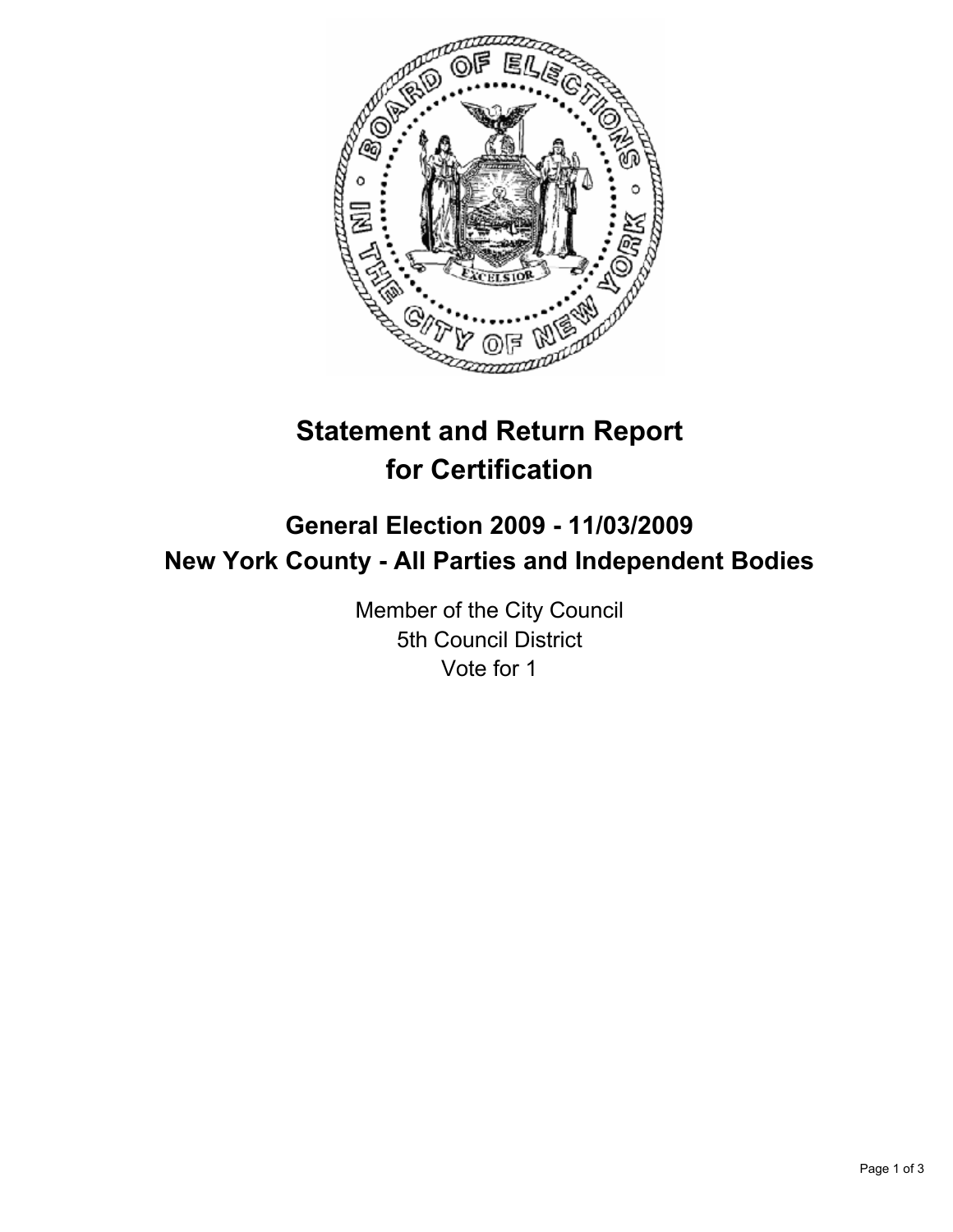

#### **Assembly District 65**

| <b>PUBLIC COUNTER</b>                | 23,026 |
|--------------------------------------|--------|
| <b>EMERGENCY</b>                     | 35     |
| ABSENTEE/MILITARY                    | 607    |
| <b>AFFIDAVIT</b>                     | 337    |
| <b>Total Ballots</b>                 | 24,005 |
| <b>JESSICA S LAPPIN (DEMOCRATIC)</b> | 15,550 |
| STEPHEN F KAUFMAN (REPUBLICAN)       | 4,526  |
| STEPHEN F KAUFMAN (INDEPENDENCE)     | 651    |
| JESSICA S LAPPIN (WORKING FAMILIES)  | 888    |
| <b>GEORGIANA VIEST (WRITE-IN)</b>    |        |
| RUDY GUILIANI (WRITE-IN)             |        |
| <b>Total Votes</b>                   | 21,617 |
| Unrecorded                           | 2,388  |

## **Assembly District 73**

| <b>PUBLIC COUNTER</b>                | 9,548 |
|--------------------------------------|-------|
| <b>EMERGENCY</b>                     | 29    |
| ABSENTEE/MILITARY                    | 224   |
| <b>AFFIDAVIT</b>                     | 133   |
| <b>Total Ballots</b>                 | 9,934 |
| <b>JESSICA S LAPPIN (DEMOCRATIC)</b> | 5,777 |
| STEPHEN F KAUFMAN (REPUBLICAN)       | 2,233 |
| STEPHEN F KAUFMAN (INDEPENDENCE)     | 306   |
| JESSICA S LAPPIN (WORKING FAMILIES)  | 270   |
| ASHOK G CHANDRA (WRITE-IN)           |       |
| <b>Total Votes</b>                   | 8,587 |
| Unrecorded                           | 1.347 |